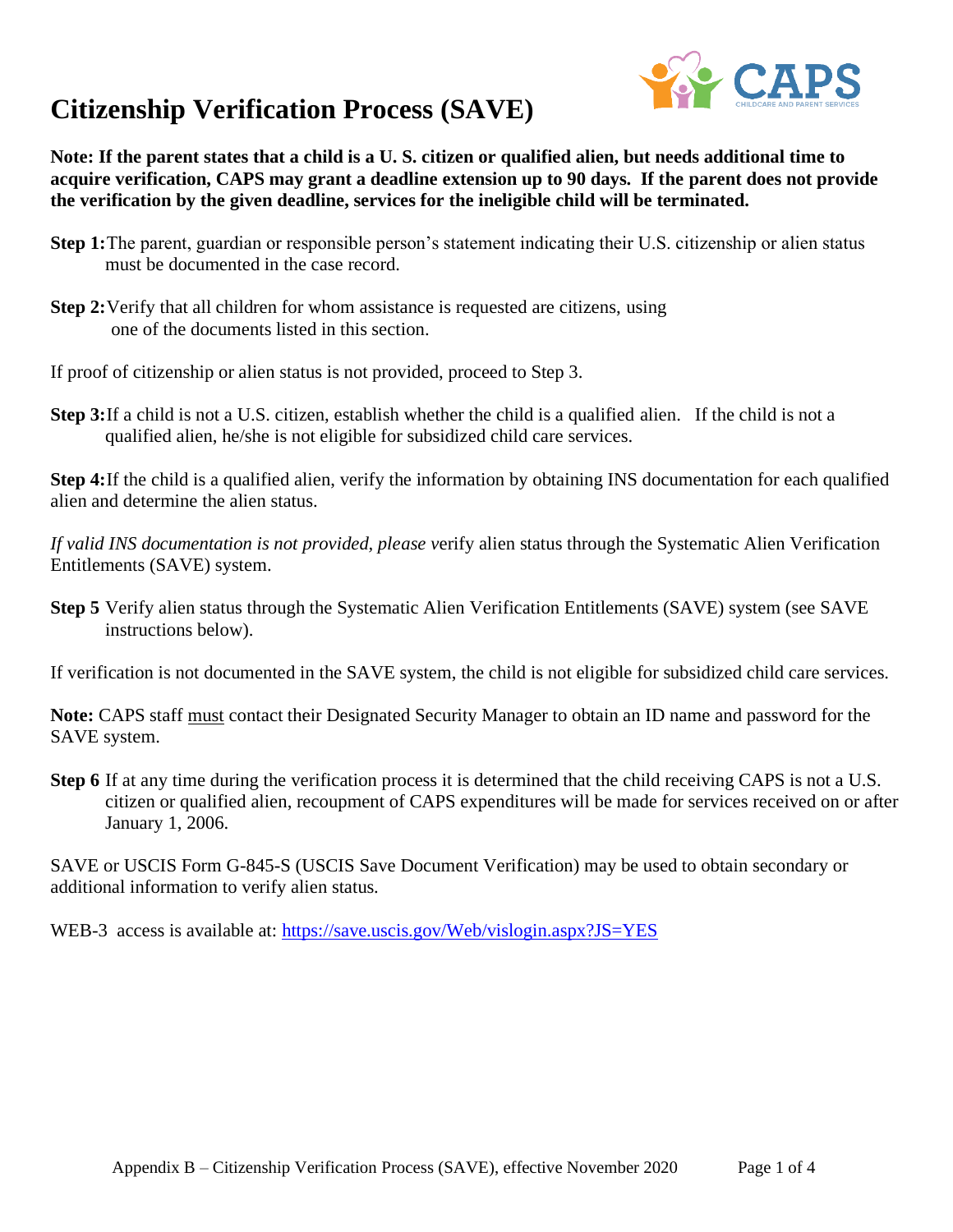

### **LOGGING IN THE SYSTEM FOR THE FIRST TIME:**

- 1. Enter the web address:<https://save.uscis.gov/Web/vislogin.aspx?JS=YES>
- 2. In the address line of your web browser (Internet Explorer or Netscape), click "GO" or press enter.
- 3. Enter your login information.
	- Enter your user ID.
	- Enter your password.
- 4. Click "**Login"** to continue.
- 5. Change your password. You are required to do this when you log onto the system for the first time.
	- Enter the password you just used to log on in the "**Old Password"** field.
	- Enter a new password in the "**New Password"** field. Your new password must contain at least three of the four following password characteristics:

One uppercase or lower case letter; One number; and One special character (!  $@$  \$ %  $*$ , etc.).

Note: The password must contain between 8 to 14 characters in length. There is a 15-minute inactivity automatic logout. Passwords must be changed every 45 days.

- 6. To ensure that you have entered the correct password, re-enter the password in the "**Re-type New Password"** field.
- 7. Once you have entered the password, click the "**Submit Password Change"** button. Once you have completed the password change, you will be allowed into the system.
- **8.** Set your password challenge questions and answers. These will be used to verify your user information in case you forget your password.
- 9. Click the **"Submit"** button.

#### **FOR INITIAL VERIFICATION REQUESTS:**

1. Select the "**Initial Verification"** function in the **Case Administration** section (Left-hand menu bar) of the Navigation frame. A screen will appear requesting the type of documents(s) the applicant presented.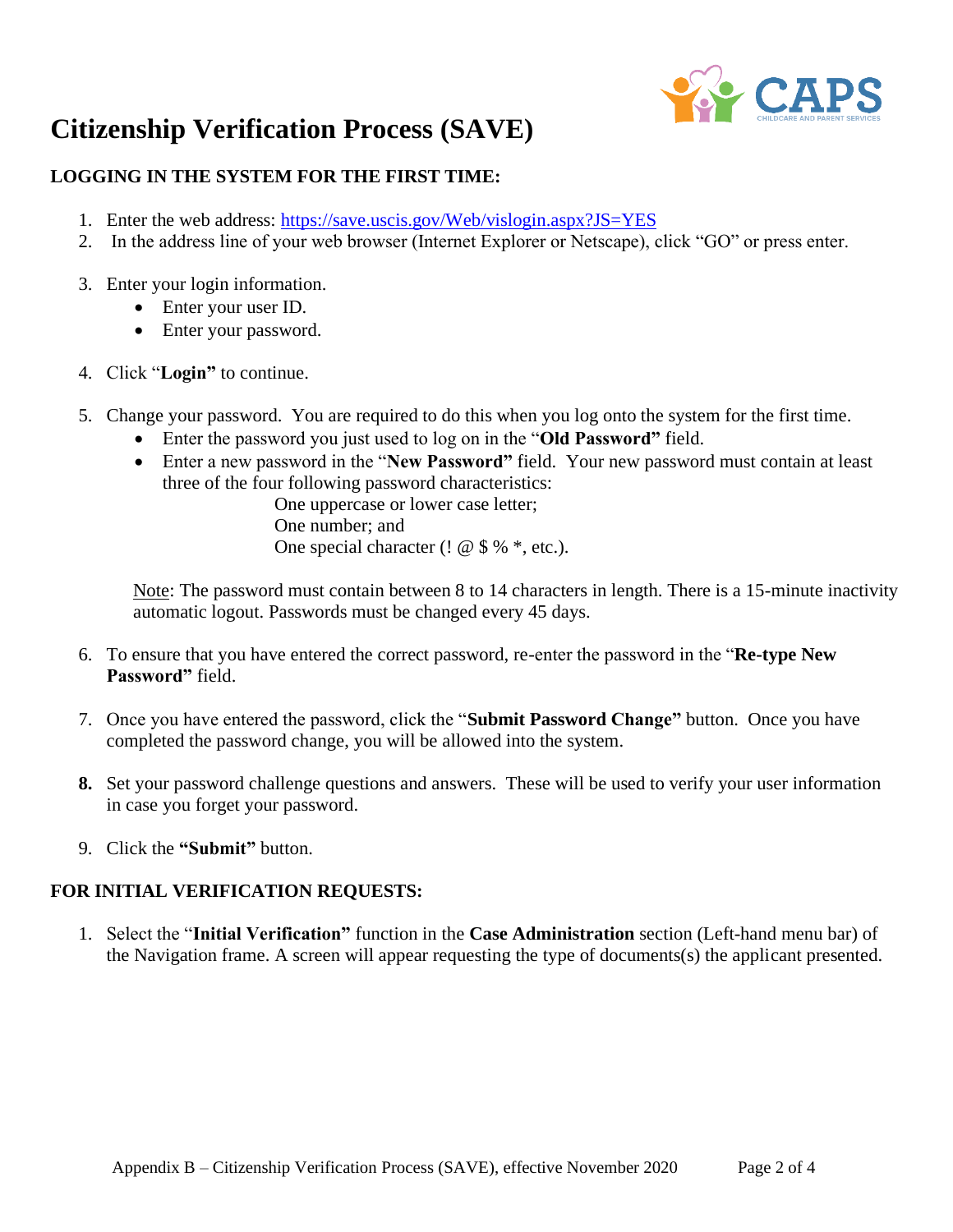

- 2. Select only one button then click **"Next".**
- 3. Enter the Applicant Information to be queried: **Alien Number, Card Number, Last Name, First Name, Middle Initial, Date of Birth, Doc. Expiration Date, and Benefits.**
- 4. Click the **"Next"** button or **"Back"** button to correct any information.
- 5. If all the information has been entered correctly, the results will appear within seconds on the *Case Details* page.
- 6. Click the **"Next"** button to submit your query. The system will return the **Case Details** page with the initial verification parameters at the top, followed by a section with the results of your initial verification query.

### **FOR ADDITIONAL VERIFICATION REQUESTS:**

There are several reasons for submitting additional verification requests including:

- 1. If the system prompts the user to input additional verification
- 2. If the system detects potential errors in the required information fields, a screen will be generated to allow you to update your data. To change or reenter information, select the **"Request Additional Verification"** option at the bottom of *the Case Details page* to resubmit the query. An additional section will appear to enter more information. Enter additional information.
- 3. Click the **"Submit Additional Verification"** button.

The VIS system will return the Case Details from the initial results, the additional verification parameters, and the status of the additional verification. A response is returned within **three to five federal working days**.

When the response is returned, the **"Response Date"** field will be populated. If the non-citizen's immigration status has expired, the **"Expires On"** field will pre-populate the expiration date.

#### **FOR THIRD-STEP VERIFICATION REQUESTS:**

If there is a need for more information (i.e. copy of documents), the VIS system returns a message **"Resubmit Doc (Need copy of original)."**